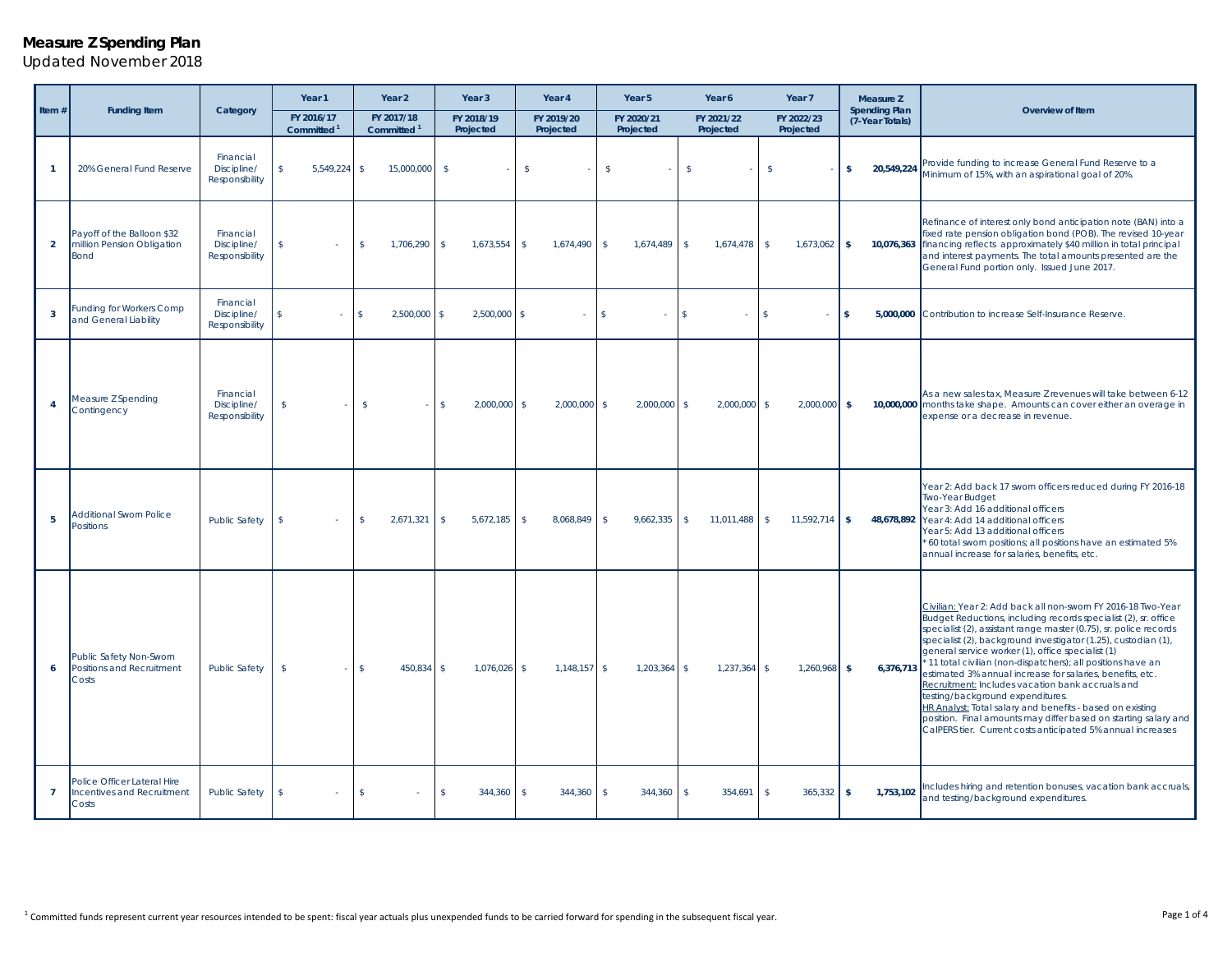### **Measure Z Spending Plan**

*Updated November 2018*

|          | <b>Funding Item</b>                                                                                                |                                | Year 1                               | Year 2                               | Year <sub>3</sub>          | Year 4                             | Year 5                         | Year 6                    | Year 7                         | Measure Z                               |                                                                                                                                                                                                                                                                                                          |
|----------|--------------------------------------------------------------------------------------------------------------------|--------------------------------|--------------------------------------|--------------------------------------|----------------------------|------------------------------------|--------------------------------|---------------------------|--------------------------------|-----------------------------------------|----------------------------------------------------------------------------------------------------------------------------------------------------------------------------------------------------------------------------------------------------------------------------------------------------------|
| Item $#$ |                                                                                                                    | Category                       | FY 2016/17<br>Committed <sup>1</sup> | FY 2017/18<br>Committed <sup>1</sup> | FY 2018/19<br>Projected    | FY 2019/20<br>Projected            | FY 2020/21<br>Projected        | FY 2021/22<br>Projected   | FY 2022/23<br>Projected        | <b>Spending Plan</b><br>(7-Year Totals) | Overview of Item                                                                                                                                                                                                                                                                                         |
| 8        | <b>Additional Dispatchers</b>                                                                                      | <b>Public Safety</b>           | s.                                   | s.<br>$254,112$ \$                   | 398,661                    | 644,859<br>-\$                     | $\mathsf{s}$<br>$1,024,673$ \$ | 1,064,317                 | $\mathsf{S}$<br>$1,102,207$ \$ | 4,488,829                               | Year 2: Add 3 additional dispatchers<br>Year 3: Add 2 additional dispatchers<br>Year 4: Add 2 additional dispatchers<br>Year 5: Add 2 additional dispatchers<br>' 9 total dispatchers are all net "new" positions; all positions<br>have an estimated 5% annual increase for salaries, benefits,<br>etc. |
| 9        | Reinstatement of Fire Squad                                                                                        | <b>Public Safety</b>           | 448,496<br>\$                        | 838,477<br>$\mathbf{\hat{S}}$        | $\mathsf{s}$<br>843,730    | 942,565<br>- \$                    | 1,043,233<br>$\mathbf{s}$      | $\mathbf{s}$<br>1,110,746 | $\mathbf{s}$<br>1,142,054      | 6,369,301                               | Approved by City Council in December 2016. Estimates include<br>5% annual increases (salaries, benefits, etc.).                                                                                                                                                                                          |
| 10       | Reinstatement of Captains<br>(Training and Arson)                                                                  | <b>Public Safety</b>           | $\mathsf{\$}$<br>1,504               | 522,192<br>s                         | $\mathsf{s}$<br>364,762    | 385,486<br>$\mathbf{s}$            | $\mathsf{\$}$<br>399,188       | $\mathsf{s}$<br>406,926   | $\sqrt{5}$<br>414,448          |                                         | 2,494,506 Estimates include 5% annual increases (salaries, benefits, etc.).                                                                                                                                                                                                                              |
| 11       | Reinstatement of Battalion<br>Chief                                                                                | <b>Public Safety</b>           | $\mathsf{s}$                         | $\mathsf{s}$<br>355,402              | 262,693<br>\$              | 276,296<br>-\$                     | $\mathbf{s}$<br>287,301        | $\mathsf{s}$<br>292,734   | 297,695<br>$\sqrt{5}$          | -S                                      | 1,772,121 Estimates include 5% annual increases (salaries, benefits, etc.).                                                                                                                                                                                                                              |
| 12       | <b>Revised PD Vehicle</b><br>Replacement and<br>Maintenance Plan                                                   | <b>Public Safety</b>           | s.                                   | s.<br>2,147,576                      | s.<br>2,055,119            | -S<br>2,096,221                    | $\mathsf{s}$<br>2,138,146      | \$<br>2,180,909           | $\sqrt{5}$<br>2,224,527        | $\overline{\phantom{a}}$                | 12,842,498 Annual allocation toward the replacement of Police vehicles.                                                                                                                                                                                                                                  |
| 12a      | Police Fixed Wing Aircraft                                                                                         | <b>Public Safety</b>           | $\mathbf{s}$                         | 382.870<br>s.                        |                            |                                    |                                |                           |                                |                                         | Allocation from PD Vehicle Replacement and Maintenance<br>382,870 Plan toward the purchase of a fixed-wing aircraft, approved by<br>City Council on October 17, 2017.                                                                                                                                    |
| 13       | Refurbish PD Vehicle (Pilot<br>rogram)                                                                             | <b>Public Safety</b>           | $\mathbf{s}$                         | $\mathbf{s}$<br>$50,000$ \$          |                            | $\mathsf{s}$<br>÷.                 | $\mathbf{\hat{S}}$<br>×        | $\mathbf{s}$              | $\mathsf{s}$                   | \$<br>50,000                            | \$25,000 per vehicle - 2 vehicle pilot program.                                                                                                                                                                                                                                                          |
| 14       | <b>Revised Fire Vehicle</b><br>Replacement and<br>Maintenance Plan                                                 | <b>Public Safety</b>           | $\mathbf{s}$                         | s.<br>823,208                        | 1,967,578<br>s.            | 3,376,252<br>$\mathbf{s}$          | S<br>$3,725,105$ \$            | 3,445,525                 | $\mathbf{s}$<br>2,366,452      | $\mathbf{s}$                            | One-time replacement of 16 vehicles; 10-year financing (\$13.7<br>15,704,120 million). Additional layering in of vehicle replacement for<br>remainder of vehicles.                                                                                                                                       |
| 15       | Fleet Facility Capital Repairs<br>Needed                                                                           | <b>Public Safety</b>           | $\mathbf{s}$                         | s.<br>$100,000$ \$                   |                            | $\mathbf{s}$                       | $\mathbf{s}$                   | $\mathsf{s}$              | $\mathsf{s}$                   | S.                                      | 100,000 Facility improvements to doors, lifts and drive approach.                                                                                                                                                                                                                                        |
| 16       | <b>Additional Fleet Mechanics</b><br>for Police Department (2)                                                     | <b>Public Safety</b>           | <sup>\$</sup>                        | s.<br>179,543                        | s.<br>198,177              | $\mathbf{\hat{s}}$<br>$218,153$ \$ | 227,692                        | $\mathbf{s}$<br>230,489   | $\mathbf{s}$<br>232,198        | 1,286,252<br>-S                         | Total salary and benefits - based on existing position. Final<br>amounts may differ based on starting salary and CalPERS tier.<br>Current costs anticipated 5% annual increases for first 5-years<br>with 2% increases thereafter.                                                                       |
| 17       | <b>Additional Fleet Mechanics</b><br>for Fire Department (2)                                                       | <b>Public Safety</b>           | s.                                   | 181,062<br>s                         | $\mathsf{s}$<br>207,017    | 228,155<br>-\$                     | $\sqrt{5}$<br>241,183          | 244,272<br>$\mathsf{\$}$  | $\sqrt{5}$<br>$246,203$ \$     | 1,347,892                               | Total salary and benefits - based on existing position. Final<br>amounts may differ based on starting salary and CalPERS tier.<br>Current costs anticipated 5% annual increases for first 5-years<br>with 2% increases thereafter.                                                                       |
| 18       | Funding Gap - Existing<br>Services (based on the FY 16-<br>17 2nd Qtr. General Fund<br>Operating Deficit estimate) | Critical<br>Operating<br>Needs | 3,939,526 \$<br>\$                   | 5,482,007                            | $\mathbb{S}$<br>13,238,623 | $\mathsf{\$}$<br>18,266,026        | $$^{\circ}$<br>$11,734,277$ \$ | 12,086,305                | $\sqrt{5}$<br>12,448,894 \$    | 77,195,658                              | Based on 5-Year Model and largely associated with union<br>contracts and a slowing of revenue growth. Model assumes no-<br>raises for SEIU in Year 5.                                                                                                                                                    |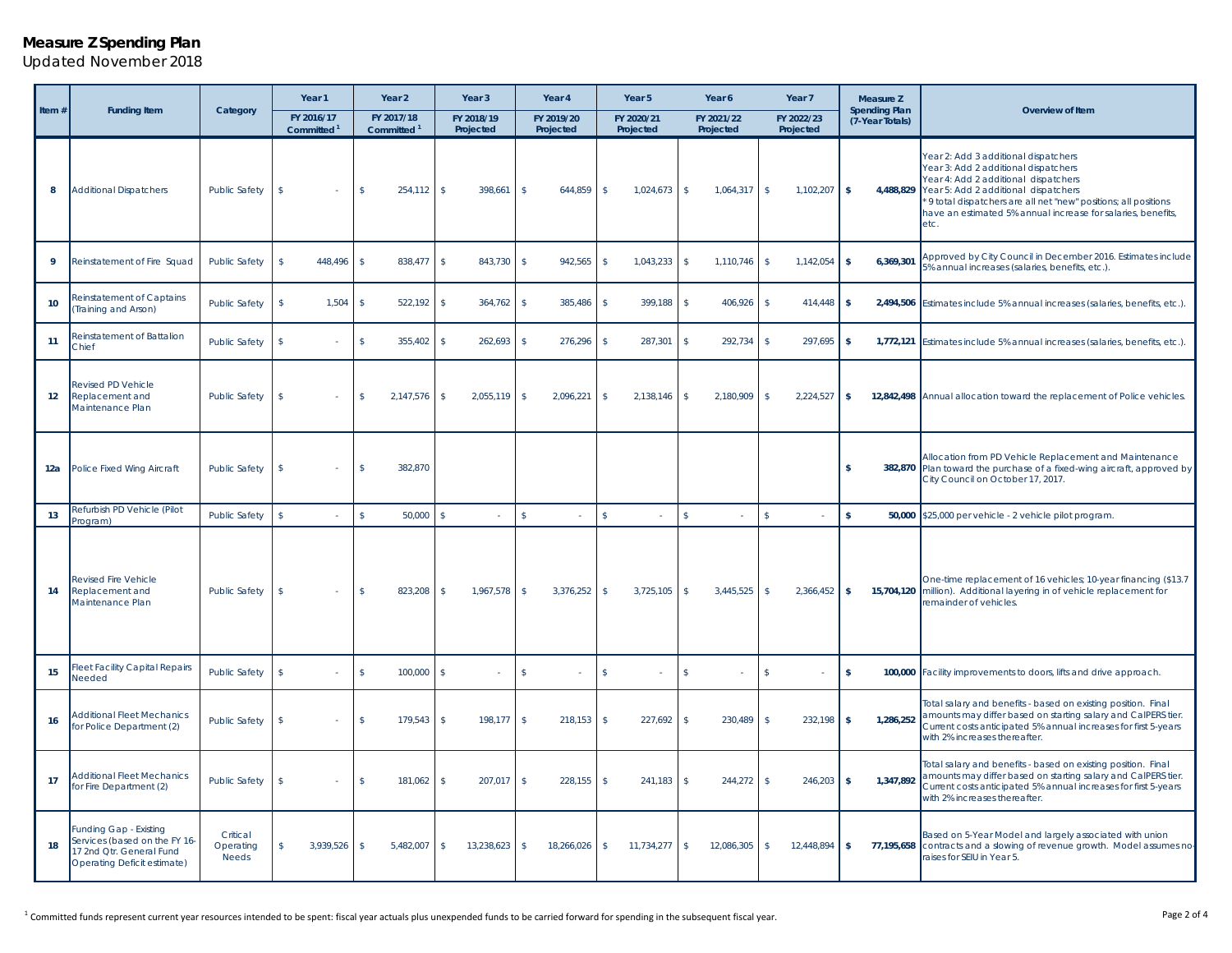### **Measure Z Spending Plan**

*Updated November 2018*

|          |                                                                           |                                         | Year 2<br>Year <sub>1</sub>          |                                      | Year <sub>3</sub><br>Year 4     |                                 | Year 5                        | Year 6                    | Year <sub>7</sub>                  | Measure Z                               |                                                                                                                                                                                                                                                                                                                                                                                          |
|----------|---------------------------------------------------------------------------|-----------------------------------------|--------------------------------------|--------------------------------------|---------------------------------|---------------------------------|-------------------------------|---------------------------|------------------------------------|-----------------------------------------|------------------------------------------------------------------------------------------------------------------------------------------------------------------------------------------------------------------------------------------------------------------------------------------------------------------------------------------------------------------------------------------|
| Item $#$ | <b>Funding Item</b>                                                       | Category                                | FY 2016/17<br>Committed <sup>1</sup> | FY 2017/18<br>Committed <sup>1</sup> | FY 2018/19<br>Projected         | FY 2019/20<br>Projected         | FY 2020/21<br>Projected       | FY 2021/22<br>Projected   | FY 2022/23<br>Projected            | <b>Spending Plan</b><br>(7-Year Totals) | Overview of Item                                                                                                                                                                                                                                                                                                                                                                         |
| 19       | General Plan Update<br>(Includes Zoning Code<br>Changes)                  | Critical<br>Operating<br><b>Needs</b>   | \$                                   | $\mathsf{s}$<br>2,000,000            | \$<br>1,500,000                 | \$<br>1,500,000                 | s                             | \$                        | s                                  | 5,000,000                               | Over the past 20 years, the City's regulatory environment for<br>development has become burdensome. In order to make an<br>nvestment in the future of Riverside, funding is needed for a<br>General Plan Update, including zoning code, in the near future.                                                                                                                              |
| 20       | <b>Homeless Services</b>                                                  | Critical<br>Operating<br><b>Needs</b>   | \$                                   | $\mathsf{\$}$<br>500,000             | 500,000<br>-S                   | 500,000<br>-S                   | $\mathbf{\hat{s}}$<br>500,000 | 500,000<br>\$             | $\mathbf{s}$<br>500,000            | - \$                                    | BEC recommended to add \$500,000 per year for Homeless<br>3,000,000 Services. A comprehensive plan will return to the City Council<br>for approval at a later date.                                                                                                                                                                                                                      |
| 21       | Principal Analyst - City<br>Manager's Office                              | Critical<br>Operating<br><b>Needs</b>   | \$                                   | $\mathsf{\$}$<br>108,724             | $\mathbf{s}$<br>144,623         | 161,100<br>s.                   | $\mathsf{s}$<br>177,241       | $\mathsf{s}$<br>191,202   | $203,571$ \$<br>$\mathbf{\hat{s}}$ |                                         | Fully burdened cost of a Principal Management Analyst<br>986,461 position in the City Manager's Ofice to support critical<br>administrative functions.                                                                                                                                                                                                                                   |
| 22       | <b>Budget Engagement</b><br>Commission Support                            | Critical<br>Operating<br><b>Needs</b>   | 4,311<br>\$                          | $\mathbf{s}$<br>10,280               | \$<br>27,000                    | 27,000<br><sup>\$</sup>         | 27,000<br>\$                  | $\mathsf{s}$<br>28,000    | 28,000<br>\$                       | $\sqrt{5}$                              | 151,591 Supplies, printing and mailing, video and security staff.                                                                                                                                                                                                                                                                                                                        |
| 23       | New Downtown Main Library                                                 | <b>Facility Capital</b><br><b>Needs</b> | $\hat{\mathcal{L}}$<br>8,479         | -\$<br>2,188,751                     | 2,204,500<br>-\$                | \$<br>3,819,500                 | 3,816,825<br>\$               | \$<br>3,817,954           | 3,817,954<br>$\sqrt{2}$            | 19,673,963<br>$\mathbf{s}$              | Estimated cost of debt service to fund the construction of a<br>new library based on anticipated debt issuance of \$40 million.<br>City Council approved a swap of Main Library and Police<br>headquarters funding of approx. \$10 million on October 3, 2017                                                                                                                            |
| 23a      | <b>New Downtown Main Library -</b><br><b>Archives</b>                     | <b>Facility Capital</b><br><b>Needs</b> | $\mathbf{s}$                         | $\mathbf{\hat{s}}$<br>1,000,000      | S.<br>1,000,000                 | $\mathsf{s}$<br>1,300,000       | s.                            | \$                        | $\mathbf{\hat{S}}$                 | s.                                      | On December 19, 2017, the City Council approved a<br>3,300,000 redirection of Contingency Funds for FY 2017/18 and FY 2018/19<br>for Archives for the New Main Library (Item 4).                                                                                                                                                                                                         |
| 24       | Eastside Library Site Selection                                           | <b>Facility Capital</b><br><b>Needs</b> | $\mathbf{s}$                         | 100,000<br>$\mathbf{\hat{s}}$        |                                 | $\mathsf{s}$                    | $\mathsf{S}$                  | $\sqrt{2}$                | $\mathbf{s}$                       | 100,000<br>$\hat{\mathbf{x}}$           | 6-month community outreach project to find a replacement<br>site for the Eastside Library                                                                                                                                                                                                                                                                                                |
| 25       | New Police Headquarters                                                   | <b>Facility Capital</b><br><b>Needs</b> | $\hat{\mathbf{x}}$                   | $\mathbf{\hat{s}}$                   | $\mathbf{\hat{S}}$              | 2,132,000<br>\$                 | 3,652,000<br>\$               | $\mathbf{s}$<br>3,649,954 | 3,649,954<br>$\mathbf{\hat{s}}$    | 13,083,908<br>-\$                       | Estimated cost of debt service to fund the construction of<br>Police headquarters based on anticipated debt issuance of \$35<br>million. City Council approved a swap of Main Library and<br>Police headquarters funding of approx. \$10 million on October<br>3, 2017.                                                                                                                  |
| 26       | Museum Expansion and<br>Rehab                                             | <b>Facility Capital</b><br><b>Needs</b> | $\overline{\mathbf{s}}$              | $\mathsf{\$}$                        | $\mathbf{s}$<br>$\sim$          | $\sqrt{5}$<br>÷.                | $\mathsf{\$}$<br>807,550      | 1,533,265<br>\$           | 1,533,265<br>$\mathbf{\hat{s}}$    | 3,874,080<br>- \$                       | Estimated cost of debt service to fund the Museum expansion<br>and rehabilitation based on anticipated debt issuance of \$13.7<br>million. On December 19, 2019, the City Council approved a<br>eduction in the estimated costs for the project of \$1.3 million to<br>fund the Main Library Archives (Item 23a), reducing funding for<br>this item from \$15 million to \$13.7 million. |
| 27       | Downtown Parking Garage                                                   | <b>Facility Capital</b><br><b>Needs</b> | $\mathbf{s}$                         | $\mathsf{\$}$                        | $\mathsf{s}$                    | $\mathsf{\$}$<br>÷,             | $\mathbf{s}$<br>807,550       | \$<br>1,533,265           | 1,533,267<br>$\mathbf{\hat{s}}$    | - \$                                    | Estimated cost of debt service to fund the parking garage<br>3,874,082 expansion and rehabilitation based on anticipated debt<br>ssuance of \$15 million.                                                                                                                                                                                                                                |
| 28       | Annual Deferred<br>Maintenance (Existing<br>Facilities) - Partial Funding | <b>Facility Capital</b><br><b>Needs</b> | \$                                   | 1,000,000<br>$\mathbb{S}$            | 1,000,000<br>\$                 | 1,000,000<br>$\mathcal{L}$      | 1,000,000<br>$\mathcal{L}$    | 1,000,000<br>\$           | 1,000,000<br>$\mathsf{s}$          | 6,000,000<br>$\mathbf{s}$               | unding to address deferred maintenance on many City<br>acilities.                                                                                                                                                                                                                                                                                                                        |
| 29       | <b>Maximize Roads/Streets</b><br>(Pavement Condition Index)               | Quality of Life                         | $\mathbf{s}$                         | 2.875.000<br>$\mathbf{\hat{s}}$      | 2.875.000<br>$\mathbf{\hat{S}}$ | 2.875.000<br>$\mathbf{\hat{S}}$ | 2.875.000<br>s.               | 2.875.000<br>\$           | 2.875.000<br>$\mathbf{\hat{s}}$    | $\mathbf{s}$                            | After the Pavement Condition Index survey is completed,<br>17,250,000 Public Works will return to the City Council with a<br>comprehensive plan for street/road/side rehabilitation.                                                                                                                                                                                                     |